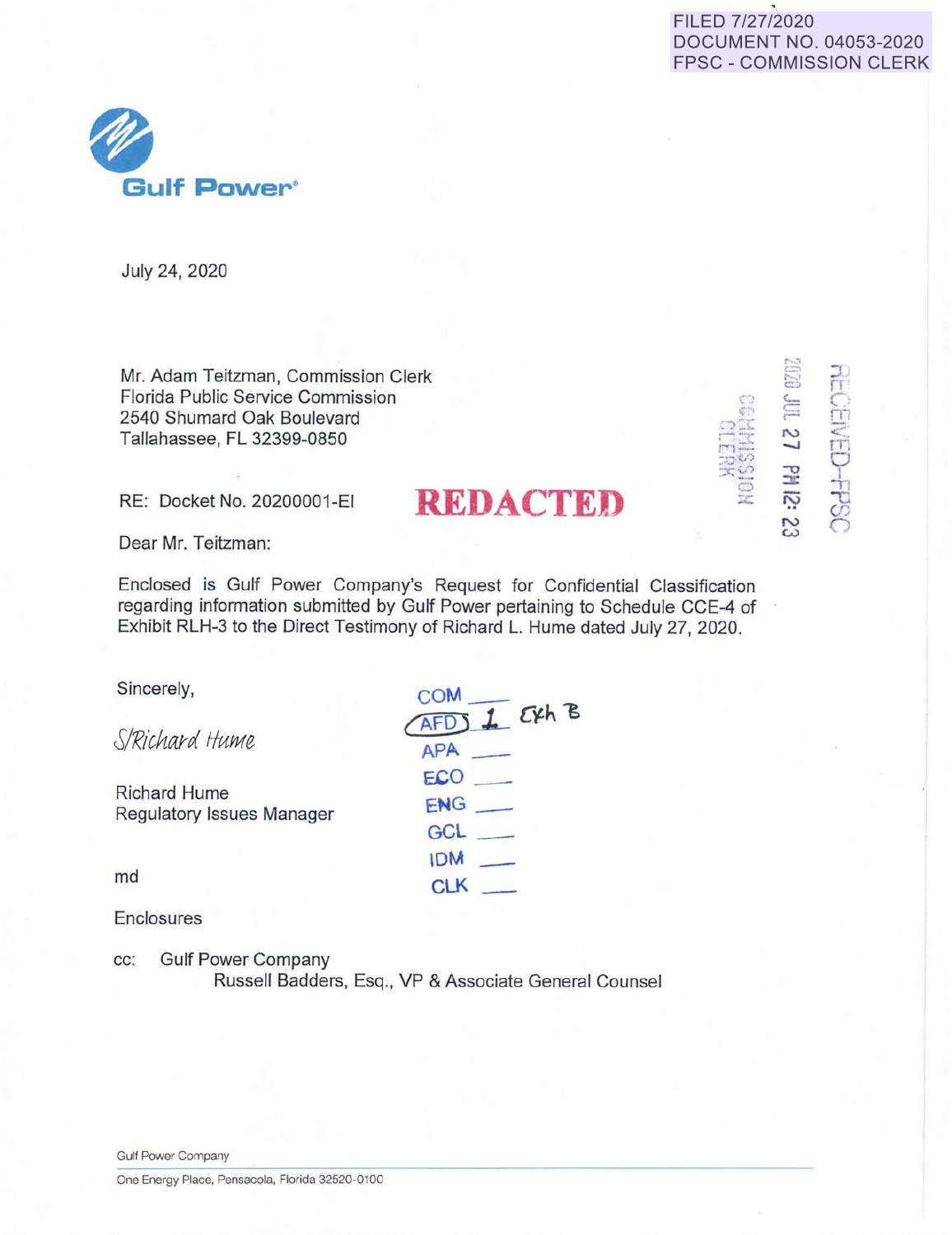In re: Fuel and purchased power cost recovery clause and generating performance incentive factor

Docket No.: 20200001-EI

Date: July 27, 2020

### **GULF POWER COMPANY'S REQUEST FOR CONFIDENTIAL CLASSIFICATION OF INFORMATION INCLUDED IN THE DIRECT TESTIMONY AND EXHIBITS OF RICHARD L. HUME**

Gulf Power Company ("Gulf'), pursuant to Rule 25-22.006, Florida Administrative Code ("F.A.C.") and Section 366.093, Florida Statutes ("F.S."), hereby requests that the Florida Public Service Commission ("Commission") enter an order protecting from public disclosure certain information contained in Schedule CCE-4 of Exhibit RLH-3 ("Schedule CCE-4") to the Direct Testimony of Richard L. Hume, dated July 27, 2020. In support of this Request, Gulf states as follows:

**1.** On July 27, 2020 Gulf will file with the Commission and serve on all parties of record the Prepared Direct Testimony & Exhibits of Richard L. Hume, including Schedule CCE-4. This request is being filed in order to request confidential classification of certain information contained in Schedule CCE-4, consistent with Rule 25-22.006, F.A.C.

- 2. The following exhibits are attached to and made a part of this Request:
	- a. Exhibit "A" consists of Schedule CCE-4, and all the information that Gulf asserts is entitled to confidential treatment has been highlighted.
	- b. Exhibit "B" is an edited version of Exhibit "A" on which the specific information Gulf asserts is confidential has been blocked out.
	- c. Exhibit "C" is a line-by-line justification table in support of Gulf's Request for Confidential Classification in which Gulf demonstrates that the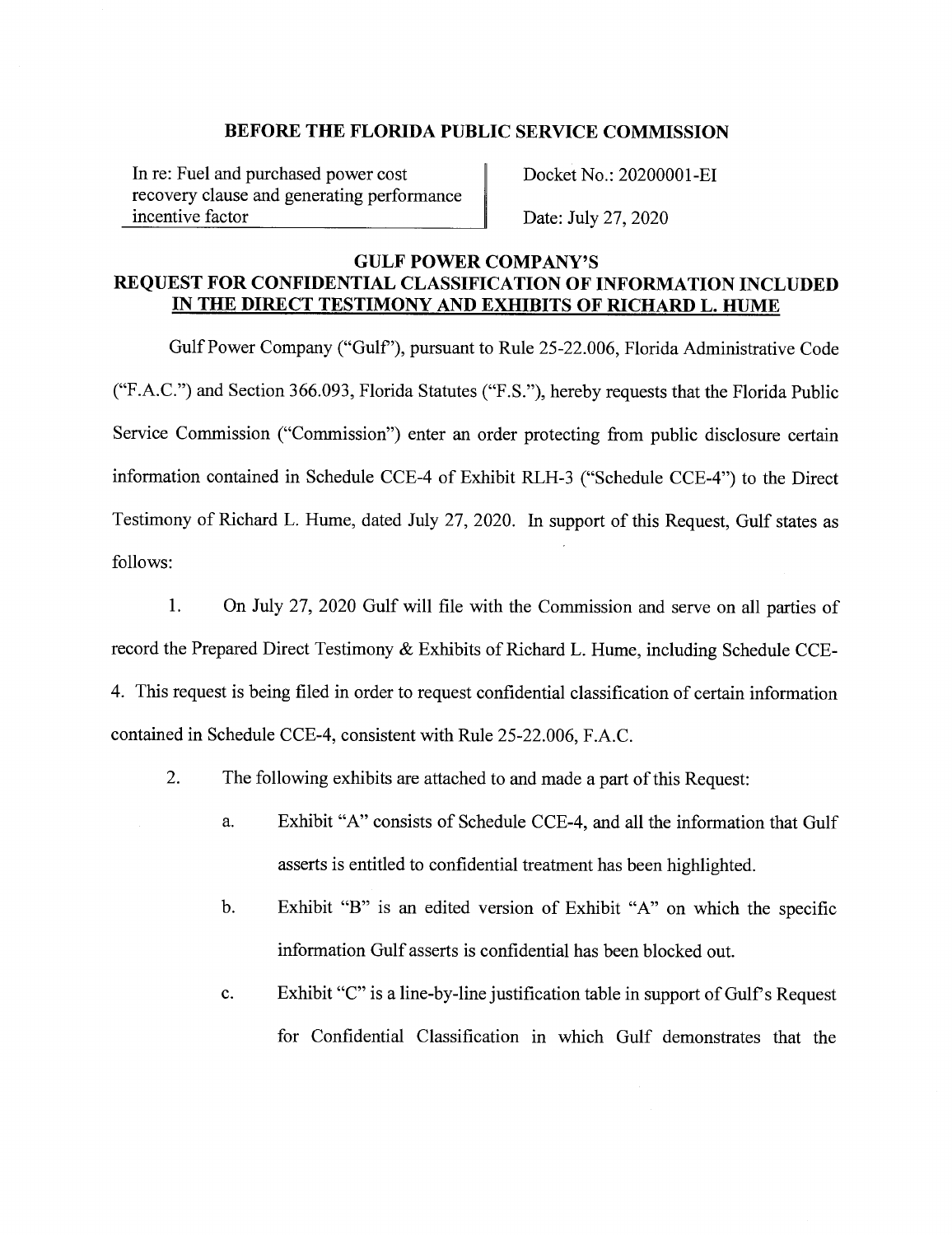information Gulf asserts is confidential qualifies as one of the statutory examples listed in section 364.183(3), 366.093(3), or 367.156(3), F.S.

d. Exhibit "D" is the written declaration of Richard L. Hume in support of this Request, which affirms that the information for which Gulf seeks confidential classification is intended to be and is treated by Gulf as private and has not been disclosed.

3. Gulf submits that a portion of the information contained in Schedule CCE-4 is proprietary confidential business information regarding contractual matters which would cause irreparable harm to Gulf, the entities with whom it has entered into contracts and most importantly to Gulfs customers, if such information was disclosed to the general public. Schedule CCE-4 contains pricing information for capacity purchases between Gulf and various counterparties. The pricing information is regarded by both Gulf and the counterparties as confidential. The pricing, which resulted from negotiations between Gulf and the counterparties, is specific to the individual contracts and is not publicly known. Disclosure of this information would negatively impact Gulf's ability to negotiate pricing favorable to its customers in future capacity contracts. In addition, potential counterparties may refuse to enter into contracts with Gulf, or may charge higher prices, if the price terms are made public. The information has not been publicly disclosed and is entitled to confidential classification pursuant to sections 366.093(3)(d) and (e), F.S.

4. Upon a finding by the Commission that the confidential information contained in Schedule CCE-4 is proprietary and confidential business information, the information should not be declassified for at least eighteen (18) month period and should be returned to Gulf as soon as it is no longer necessary for the Commission to conduct its business. *See* Section 366.093(4), F.S.

2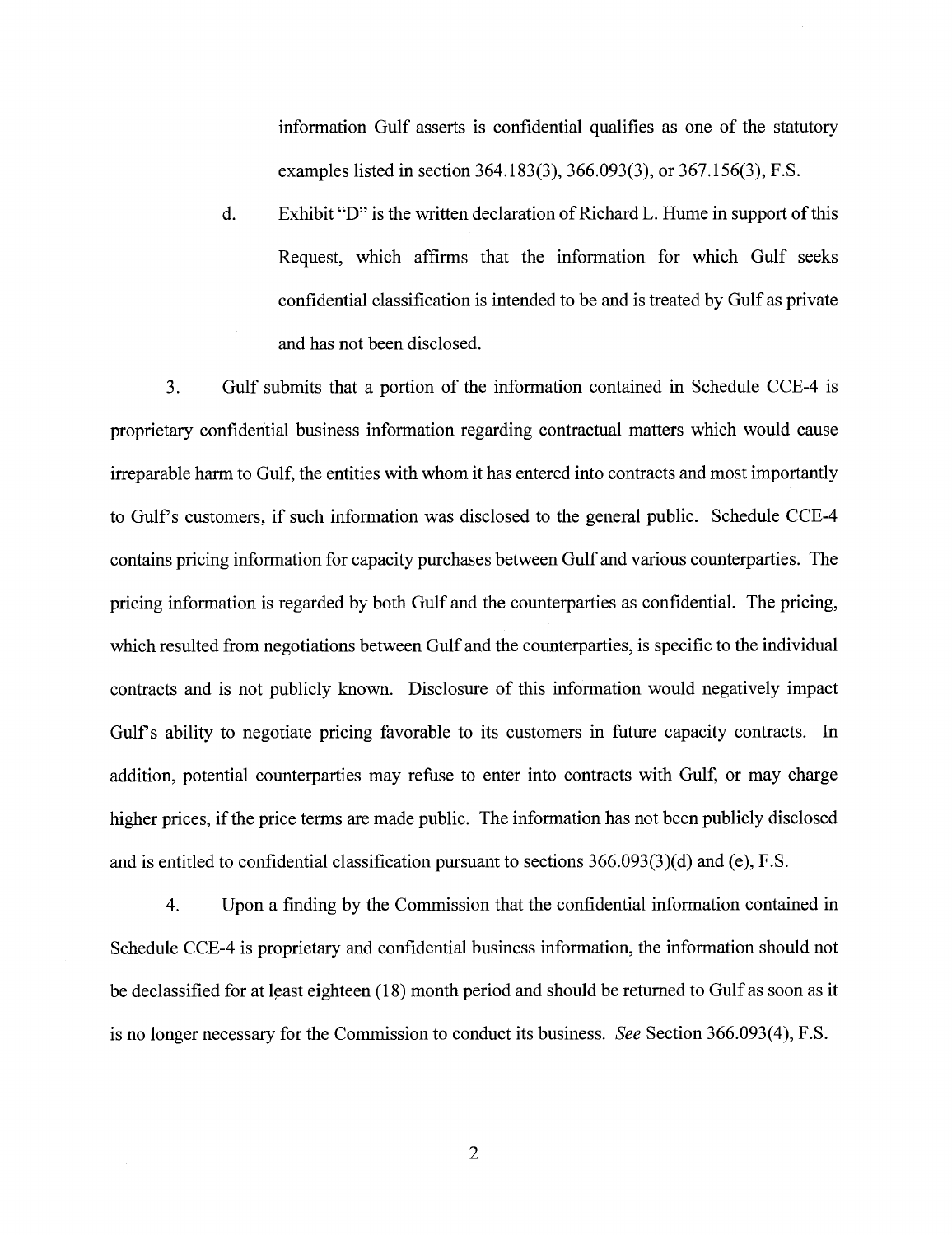**WHEREFORE,** for the above and foregoing reasons, as more fully set forth in the supporting materials, Gulf Power Company respectfully requests that the Commission grant Gulf's Request for Confidential Classification and enter an order protecting the information highlighted on Exhibit "A" to this Request from public disclosure.

Respectfully submitted this 24<sup>th</sup> day of July, 2020.

Russell A. Badders Vice President & Associate General Counsel Gulf Power Company One Energy Place Pensacola, FL 32520-0100 (850) 444-6550 Russell.Badders@nexteraenergy.com

Jason A. Higginbotham Senior Attorney Florida Power & Light Company 700 Universe Boulevard Juno Beach, FL 33408-0420 (561) 691-7135 Jason.Higginbotham@fpl.com

By: *s/Jason A. Higginbotham* Jason A. Higginbotham

Fla. Auth. House Counsel No. 1017875 *Attorney for Gulf Power Company*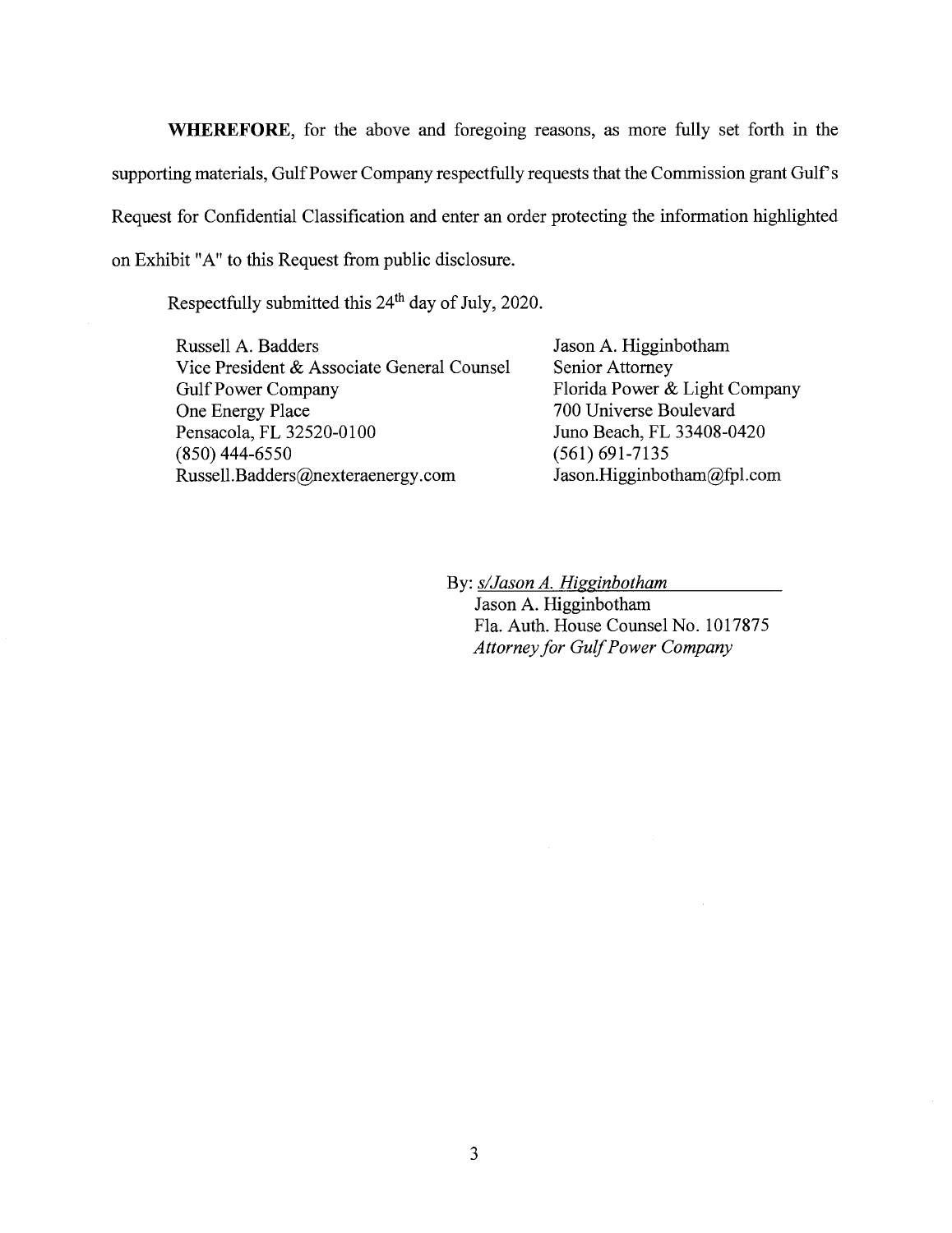In re: Fuel and purchased power cost recovery clause and generating performance incentive factor

Docket No.: 20200001-EI

Date: July 27, 2020

## **REQUEST FOR CONFIDENTIAL CLASSIFICATION**

## **EXHIBIT "A"**

# **CONFIDENTIAL**

Provided to the Commission Clerk under separate cover as confidential information.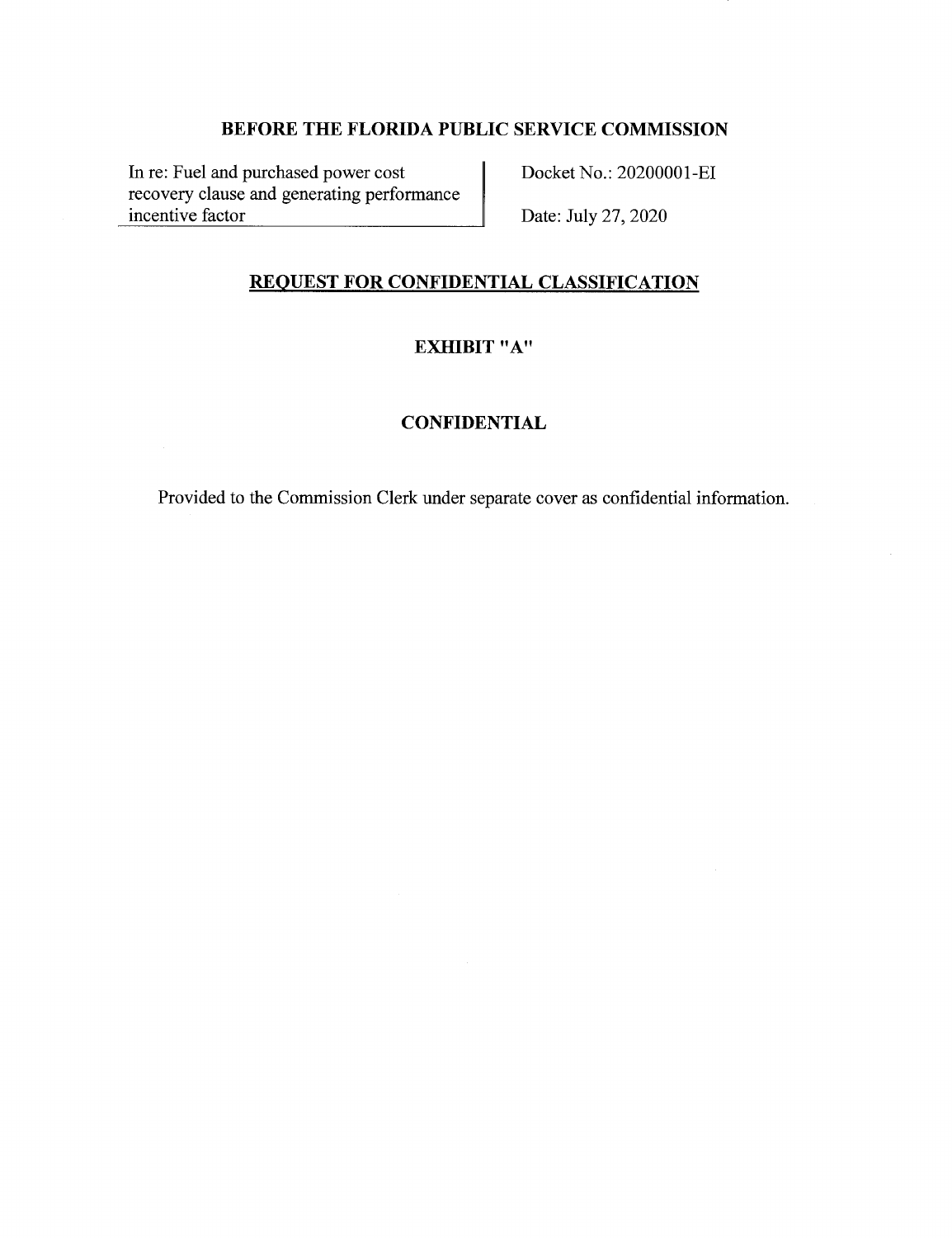In re: Fuel and purchased power cost recovery clause and generating performance incentive factor

Docket No.: 20200001-EI

Date: July 27, 2020

# **REQUEST FOR CONFIDENTIAL CLASSIFICATION**

**EXHIBIT "B"** 

### **REDACTED**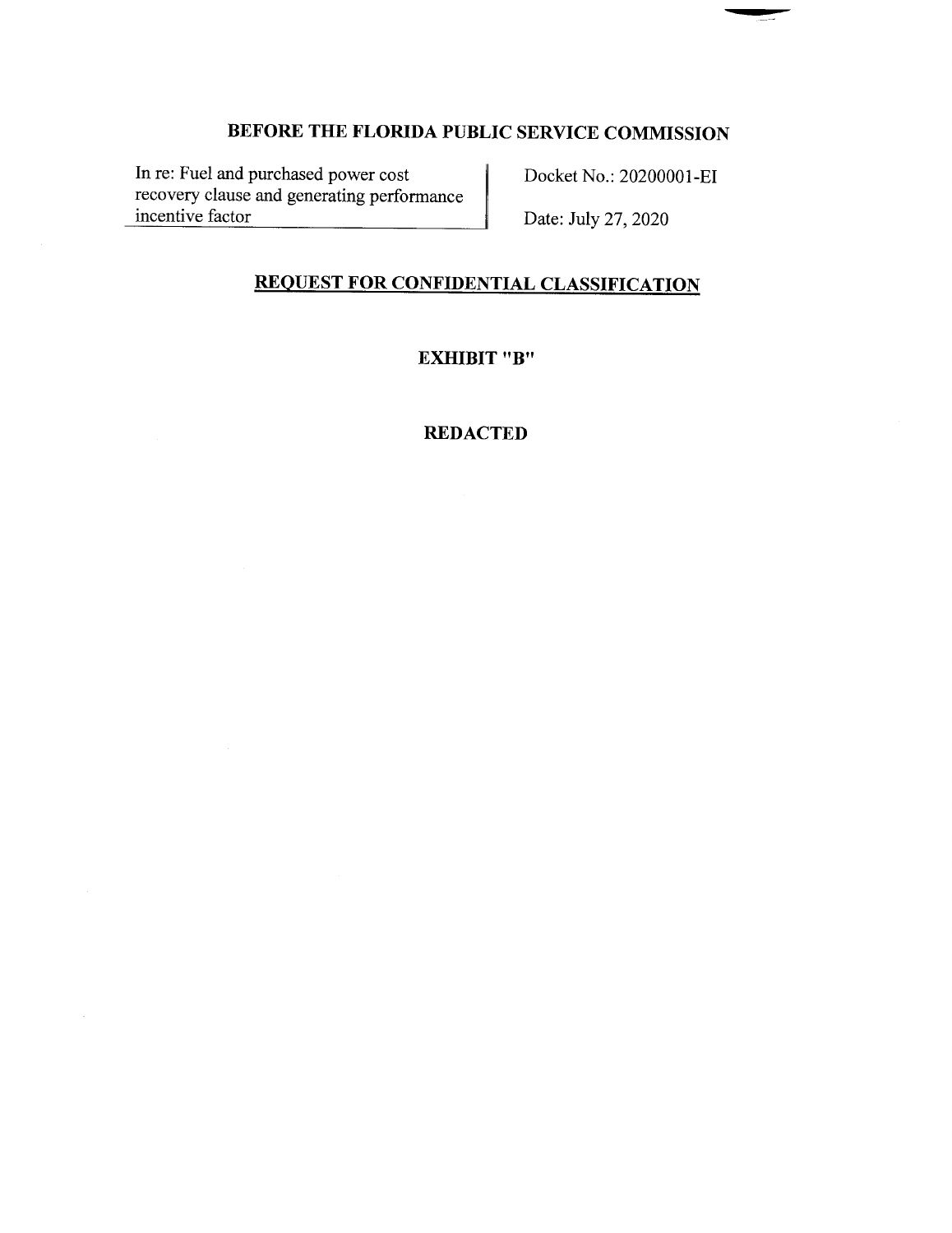**(A) (B) (C) (D) (E) (F) (G) (H) (I)** (J) **(K)** (L) **(M) Term Contract Contract/Counterparty**<br> **Contract/Counterparty**<br> **Contract/Counterparty Interchange 5/1/2007** 5 Yr Notice SES Opco 1 **Southern Intercompany Interchange**<br>2 **PPAs** 2 *PPAs*<br>3 Shell Energy N./ 3 **Shell Energy N.A. (U.S.), LP 11/2/2009 5/31/2023 Firm**  4 **Qtllli.**  5 **South Carolina PSA 9/1/2003 Other**  6 **Rainbow Energy Marketing Corporation 1/1/2020 2/29/2030 Other Capacity Costs Description | January February March April May June July August September October November December<br>Actual Actual Actual Actual Actual Actual Actual Actual Actual Projection Projection Projection Projection** Actual I Actual I Actual I Actual I Actual I Actual Projection Projection Projection Projection Projection Projection Projection Projection Projection Projection Projection Projection Projection Projection Projection Proje 7 Southern lntercompany Interchange 377 <sup>111</sup>0 0 0 0 0 0 0 0 0 0 488 8 **EE&** 9 Shell Energy **N.A.** (U.S.), LP 10 *Other*<br>11 South Carolina Ps **11** South Carolina PSA **<sup>12</sup>**Rainbow Energy Marketing Corporation 13Total 7,101,412 7,095,801 7,075,227 7,075,227 7,075,227 7,075,227 7,148,521 7,148,521 7,148,521 7,148,521 7,148,521 7,148,521 7,148,521 85,389,241 **Capacity MW Description January February March April May June July August September October November December<br>Actual Actual Actual Actual Actual Actual Actual Actual Actual Projection Projection Projection Projection Proj** Actual Actual Actual Actual Actual Actual Projection Projection Projection Projection Projection Projection <sup>14</sup>Southern lntercompany Interchange 0.0 0.0 0.0 0.0 0,0 0.0 0.0 0.0 0.0 0.0 0,0 0.0 15 *EE&* 16 Shell Energy N.A. (U.S.), LP 17 Other<br>18 South Carolina P 18 South Carolina PSA<br>19 Rainbow Energy Ma Rainbow Energy Marketing Corporation

**Gulf Power Company 2020 Capacity Contracts ACTUAL FOR THE PERIOD JANUARY 2020 - JUNE 2020 / ESTIMATED FOR JULY 2020. DECEMBER 2020** 

20 (1) Unless otherwise noted, contract remains effective unless terminated upon 30 days prior written notice.

**SCHEDULE CCE-4**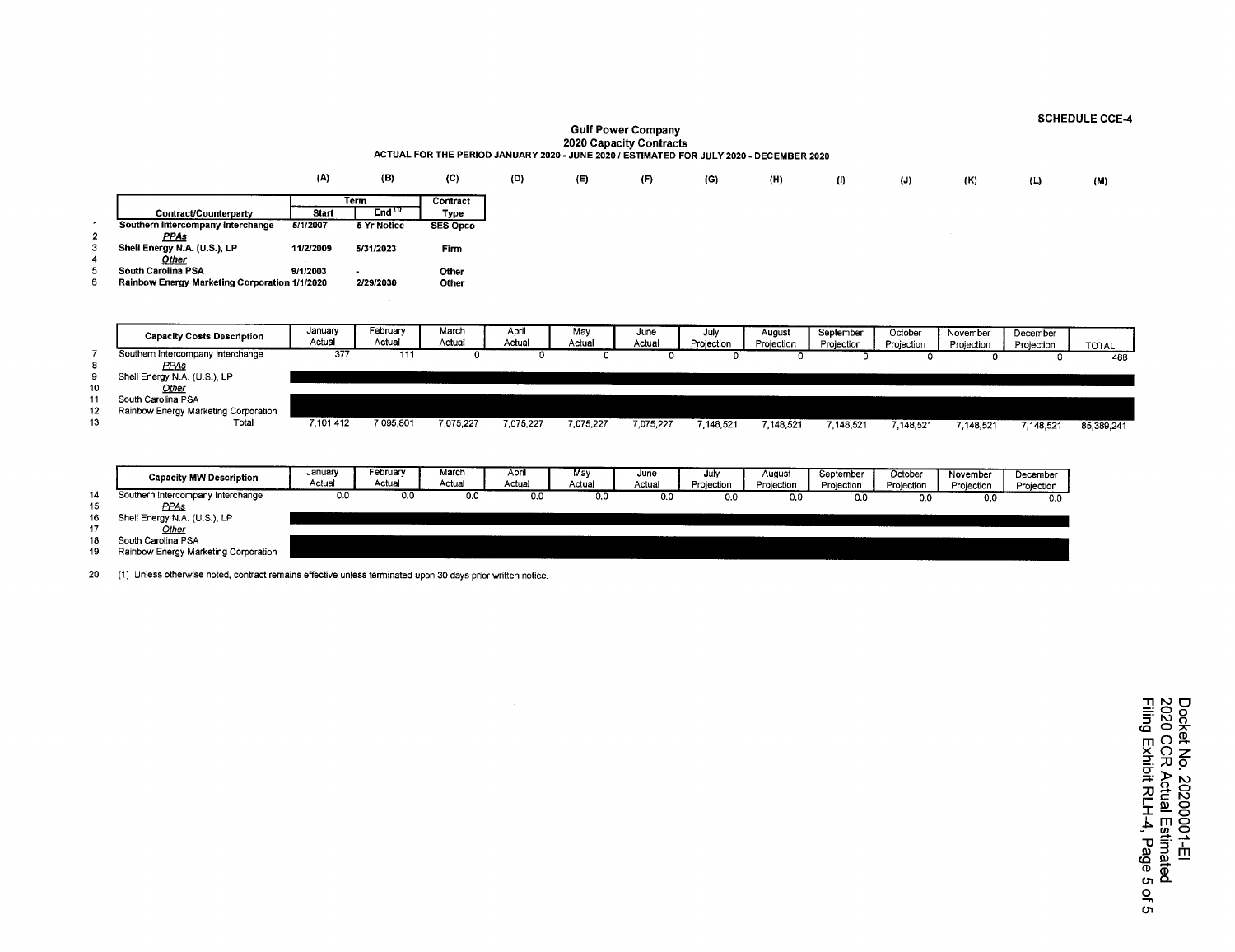In re: Fuel and purchased power cost recovery clause and generating performance incentive factor

Docket No.: 20200001-EI

Date: July 27, 2020

# **REQUEST FOR CONFIDENTIAL CLASSIFICATION**

## **EXHIBIT "C"**

**COMPANY:** Gulf Power Company **TITLE:** List of Confidential Documents **DOCKET NO.:** 20200001-EI

**DOCKET TITLE:** In re: Fuel and purchased power cost recovery clause and generating performance incentive factor

**SUBJECT:** Prepared Direct Testimony & Exhibits of Richard L. Hume, dated July 27, 2020

| <b>Description</b>     | Line No./Col. No.   | <b>Section of Florida</b><br><b>Statutes</b> | Declarant       |
|------------------------|---------------------|----------------------------------------------|-----------------|
| Gulf Power 2020        | Lines 9, 11, 12     | $\S366.093(3)(d)$ and (e)                    | Richard L. Hume |
| Capacity Contracts -   | Columns $A - M$     |                                              |                 |
| Actual for $1/20$ –    |                     |                                              |                 |
| $6/20$ ; Estimated for |                     |                                              |                 |
| $7/20 - 12/20$         |                     |                                              |                 |
| (Schedule CCE-4)       |                     |                                              |                 |
| Gulf Power 2020        | Lines 16, 18 and 19 | $\S366.093(3)(d)$ and (e)                    | Richard L. Hume |
| Capacity Contracts -   | Columns $A-L$       |                                              |                 |
| Actual for $1/20$ –    |                     |                                              |                 |
| $6/20$ ; Estimated for |                     |                                              |                 |
| $7/20 - 12/20$         |                     |                                              |                 |
| (Schedule CCE-4)       |                     |                                              |                 |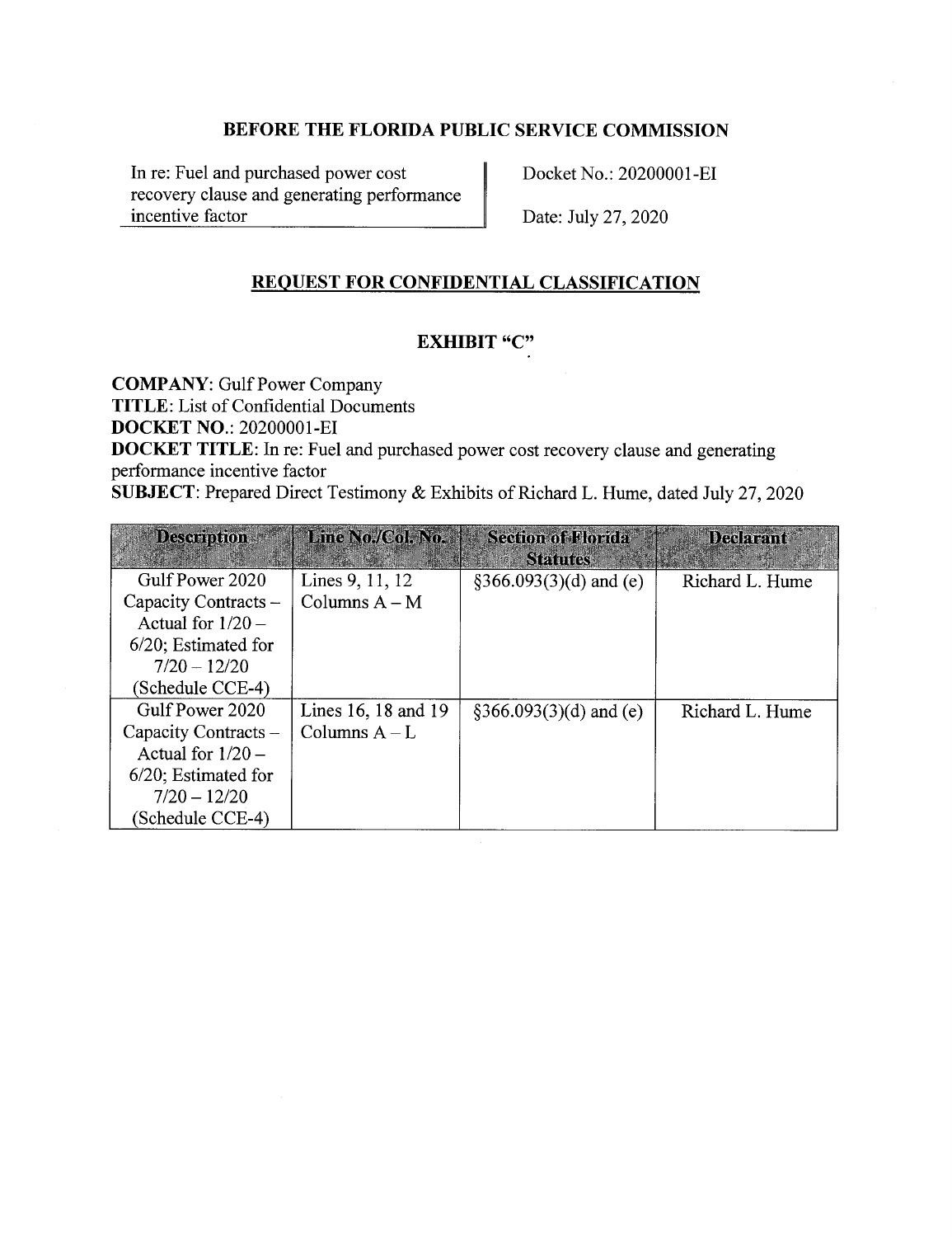#### **EXHIBIT "D"**

# **BEFORE THE FLORIDA PUBLIC SERVICE OMMISSION**

In re: Fuel and purchased power cost recovery clause and generating performance incentive factor

Docket No.: 20200001-EI

Date: July 27, 2020

STATE OF FLORIDA

COUNTY OF PALM BEACH

) WRITTEN DECLARATION OF RICHARD L. HUME

1. My name is Richard L. Hume. I am currently employed by Gulf Power Company ("Gulf") as Regulatory Issues Manager. I have personal knowledge of the matters stated in this written declaration.

)

)

2. I have reviewed the documents and information included in Exhibit "A" to Gulf's Request for Confidential Classification filed this date, for which I am listed as a declarant on Exhibit "C". The documents that I have reviewed and which are asserted by Gulf to be proprietary confidential business information contain or constitute contractual data, and information related to competitive interests, the disclosure of which would impair the competitive business of Gulf, its affiliates and its contractors, vendors and suppliers. Specifically, the documents and exhibits contains the names, rates, quantity, contractual provisions, invoices of our third-party contractors, vendors and suppliers, payments to our contractors, vendors and suppliers, all of which was agreed upon exclusively with these contractors, vendors, and suppliers. Disclosure of this information would impair Gulf's contractor, vendor, and supplier relationships, and impair or negate the commercial interests of Gulf as Gulf negotiates contracts and seeks to obtain contractors, vendors and suppliers. Disclosure of this information would also impair or negate the commercial interests of Gulf's contractors, vendors and suppliers as they negotiate with others for the services they provide. The disclosure of this information will also impact the efforts of Gulf or its affiliates to contract for goods and services on favorable terms in the future, which in turn increases costs to Gulf and its customers. To the best of my knowledge, Gulf has maintained the confidentiality of this information.

3. Consistent with the provisions of the Florida Administrative Code, such materials should remain confidential for a period of eighteen (18) months. In addition, they should be returned to Gulf as soon as the information is no longer necessary for the Commission to conduct its business so that Gulf can continue to maintain the confidentiality of these documents.

4. Under penalties of perjury, I declare that I have read the foregoing declaration and that the facts stated therein are true and to the best of my knowledge and belief.

Ruchard L. Hume<br>Richard L. Hume<br>Date: 7-27-20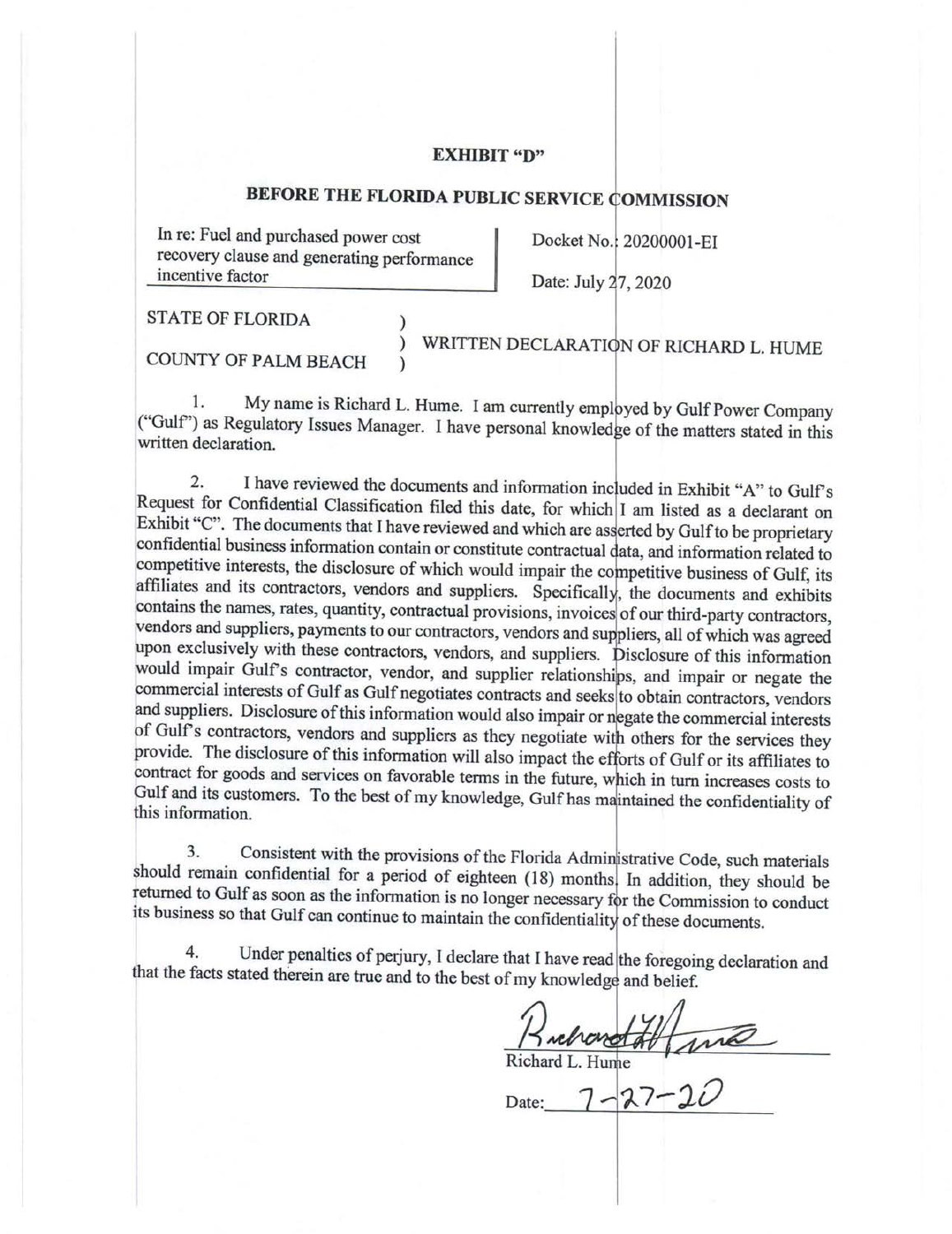$\mathcal{E}$  $\mathcal{Y}$ )

#### IN RE: **Fuel and Purchased Power Cost Recovery Clause with Generating Performance Incentive Factor**

Docket No.: **20200001-EI** 

#### **CERTIFICATE OF SERVICE**

I HEREBY CERTIFY that a true copy of the foregoing was furnished by overnight mail this 24th day of July, 2020 to the following:

Florida Public Utilities Company PCS Phosphate - White Springs<br>Florida Division of Chesapeake c/o Stone Mattheis Xenopoulos Florida Division of Chesapeake c/o Stone Mattheis Xenopoulos<br>Utilities Corp de Rew, P.C. Utilities Corp 6 1999 8 Brew, P.C.<br>
Mike Cassel, Director 6 1999 James W. Br Regulatory and Governmental Affairs Eighth Floor, West Tower<br>1750 SW 14<sup>th</sup> Street, Suite 200 1025 Thomas Jefferson S 1750 SW 14<sup>th</sup> Street, Suite 200 1025 Thomas Jefferson St, NW<br>Fernandina Beach, FL 32034 Washington, DC 20007 Fernandina Beach, FL 32034 Washington, DC 20007<br>mcassel@fpuc.com ibrew@smxblaw.com

James W. Brew/Laura Baker jbrew@smxblaw.com lwb@smxblaw.com

Duke Energy Florida Dianne M. Triplett 299 First Avenue North St. Petersburg, FL 33701 Dianne.triplett@duke-energy.com

Florida Power & Light Company Maria J. Moncada David Lee 700 Universe Boulevard (LAW/JB) Juno Beach, FL 33408-0420 Maria. moncada@fpl.com David.Lee@fpl.com

Florida Power & Light Company Kenneth Hoffman 134 West Jefferson Street Tallahassee, FL 32301 Kenneth.Hoffman@fpl.com

Ausley Law Firm James D. Beasley J. Jeffry Wahlen Malcolm N. Means Post Office Box 391 Tallahassee, FL 32302 jbeasley@ausley.com jwahlen@ausley.com mmeans@ausley.com

Gunster Law Firm Beth Keating 215 South Monroe Street, Suite 601 Tallahassee, FL 32301-1839 bkeating@gunster.com

Office of Public Counsel J. R. Kelly/M. Fall-Fry Patricia A. Christensen Associate Public Counsel c/o The Florida Legislature 111 W. Madison Street, Room 812 Tallahassee, FL 32399-1400 Kelly. jr@leg.state. fl. us Christensen.patty@leg.state.fl.us fall-fry.mireille@leg.state.fl.us

Duke Energy Florida, Inc. Matthew R. Bernier 106 East College Avenue, Suite 800 Tallahassee, FL 32301-7740 Matthew.bernier@duke-energy.com FLRegulatoryLegal@duke-energy.com